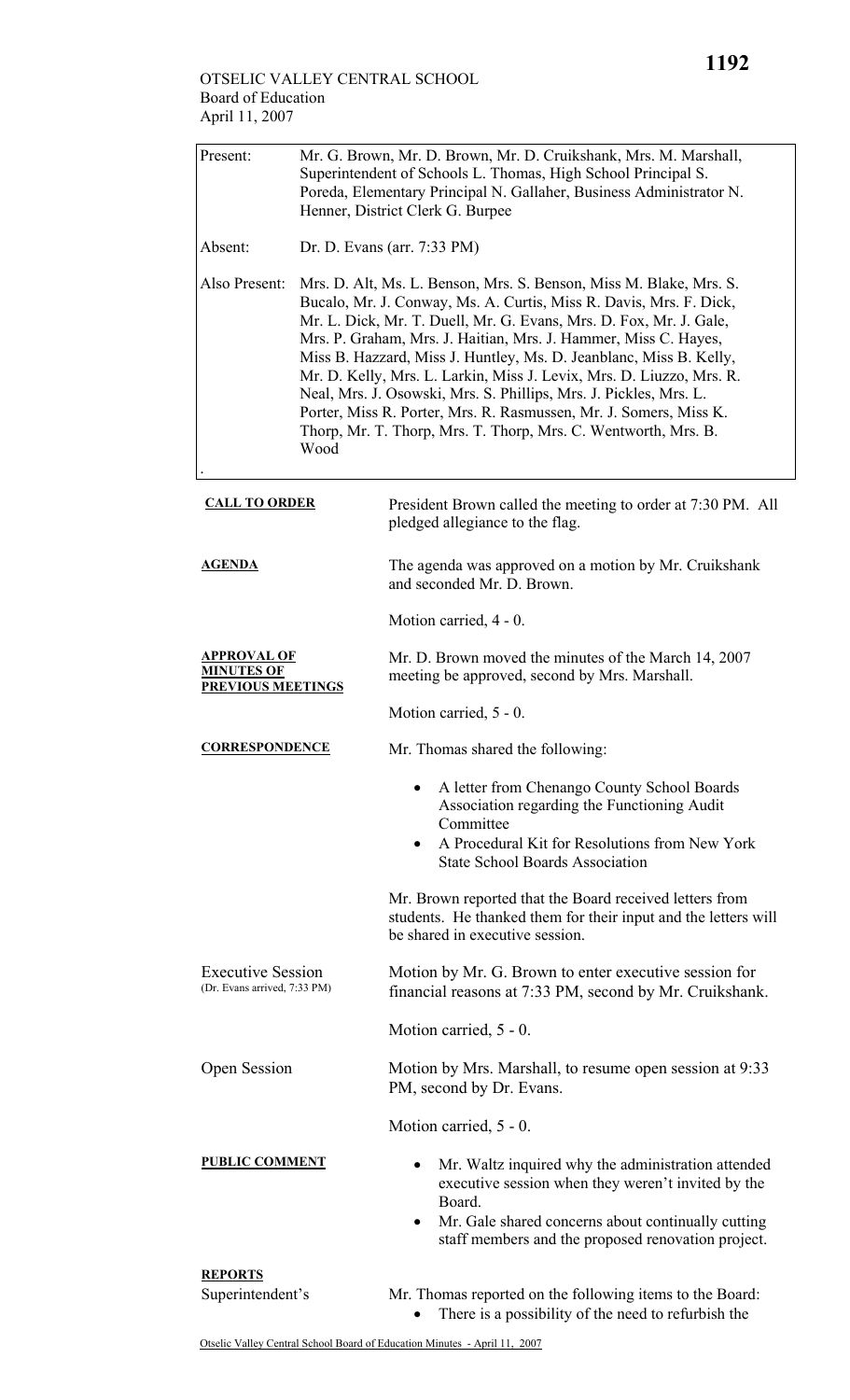| <b>Business</b><br>Administrator's<br>$(FY'06/07 - #75)$                             | current phone system or replace it. He has met with<br>different representatives to get prices.<br>Ms. Henner reported on the following:<br>The quarterly report from Robin Neal, internal<br>auditor.<br>There are several extra Earth Science textbooks that<br>$\bullet$<br>Afton Central School is interested in purchasing.<br>Motion by Mrs. Marshall, to declare the extra earth<br>science textbooks as surplus and to sell them to Afton<br>Central School at a fair price. Second by Mr. D.<br>Brown.<br>Motion carried, 5 - 0.<br>Distributed additional financial reports and explained<br>them.                                         |                                                                                                                                                                                  |  |
|--------------------------------------------------------------------------------------|------------------------------------------------------------------------------------------------------------------------------------------------------------------------------------------------------------------------------------------------------------------------------------------------------------------------------------------------------------------------------------------------------------------------------------------------------------------------------------------------------------------------------------------------------------------------------------------------------------------------------------------------------|----------------------------------------------------------------------------------------------------------------------------------------------------------------------------------|--|
| <b>Elementary Principal's</b>                                                        | Ms. Gallaher reported on the following:<br>Parent Conferences were well attended and was a<br>very busy day.                                                                                                                                                                                                                                                                                                                                                                                                                                                                                                                                         |                                                                                                                                                                                  |  |
| High School<br>Principal's                                                           | Mr. Poreda reported on the following items:<br>None at this time.                                                                                                                                                                                                                                                                                                                                                                                                                                                                                                                                                                                    |                                                                                                                                                                                  |  |
| Board Member's<br><b>FINANCIAL REPORTS</b><br>$(FY'06/07 - #76)$                     | Mr. D. Brown reported on the Chenango County<br>$\bullet$<br>School Boards Association Spring Dinner Meeting.<br>He suggested inviting the guest speaker to come speak<br>at a future Board meeting.<br>A letter from Bayport-Blue Point Central School<br>$\bullet$<br>asking for support of a resolution they are sponsoring<br>at the school board's convention.<br>Mrs. Marshall reported she was pleased with how the<br>٠<br>$7th$ and $8th$ grade parent conferences were conducted.<br>Mrs. Marshall reported she was disappointed by a<br>$\bullet$<br>statement made at the last meeting during public<br>comment.<br>Tabled at this time. |                                                                                                                                                                                  |  |
| <b>OLD BUSINESS</b>                                                                  | None at this time.                                                                                                                                                                                                                                                                                                                                                                                                                                                                                                                                                                                                                                   |                                                                                                                                                                                  |  |
| <b>NEW BUSINESS</b><br>Municipal<br>Cooperative<br>Agreement for Health<br>Insurance | Motion by Mrs. Marshall, upon the recommendation of the<br>Superintendent of Schools, to approve the municipal<br>cooperative agreement for health insurance. Second by Dr.<br>Evans.<br>Motion carried, 5 - 0.                                                                                                                                                                                                                                                                                                                                                                                                                                      |                                                                                                                                                                                  |  |
| Committee on Special<br>Education<br>Recommendations                                 | 2007. Second by Mr. D. Brown.                                                                                                                                                                                                                                                                                                                                                                                                                                                                                                                                                                                                                        | Motion by Dr. Evans, to accept the recommendations of the<br>Committee on Special Education for the meetings of March<br>16, March 19, March 26, March 28, April 2, and April 3, |  |
| Appointment of<br><b>Election Inspectors</b><br>and Machine<br>Custodian             | Motion carried, 5 - 0.<br>Motion by Mr. D. Brown, upon the recommendation of the<br>Superintendent of Schools, to appoint the following as<br>election inspectors for the voting on May 15, 2007:<br><b>Sharon Benson</b><br>Lorraine Kupiec                                                                                                                                                                                                                                                                                                                                                                                                         |                                                                                                                                                                                  |  |
|                                                                                      | Phyllis Evans<br>Nancy Hodge                                                                                                                                                                                                                                                                                                                                                                                                                                                                                                                                                                                                                         | Robin Neal<br>Julie Skramko                                                                                                                                                      |  |

and to appoint the following as alternate election inspectors: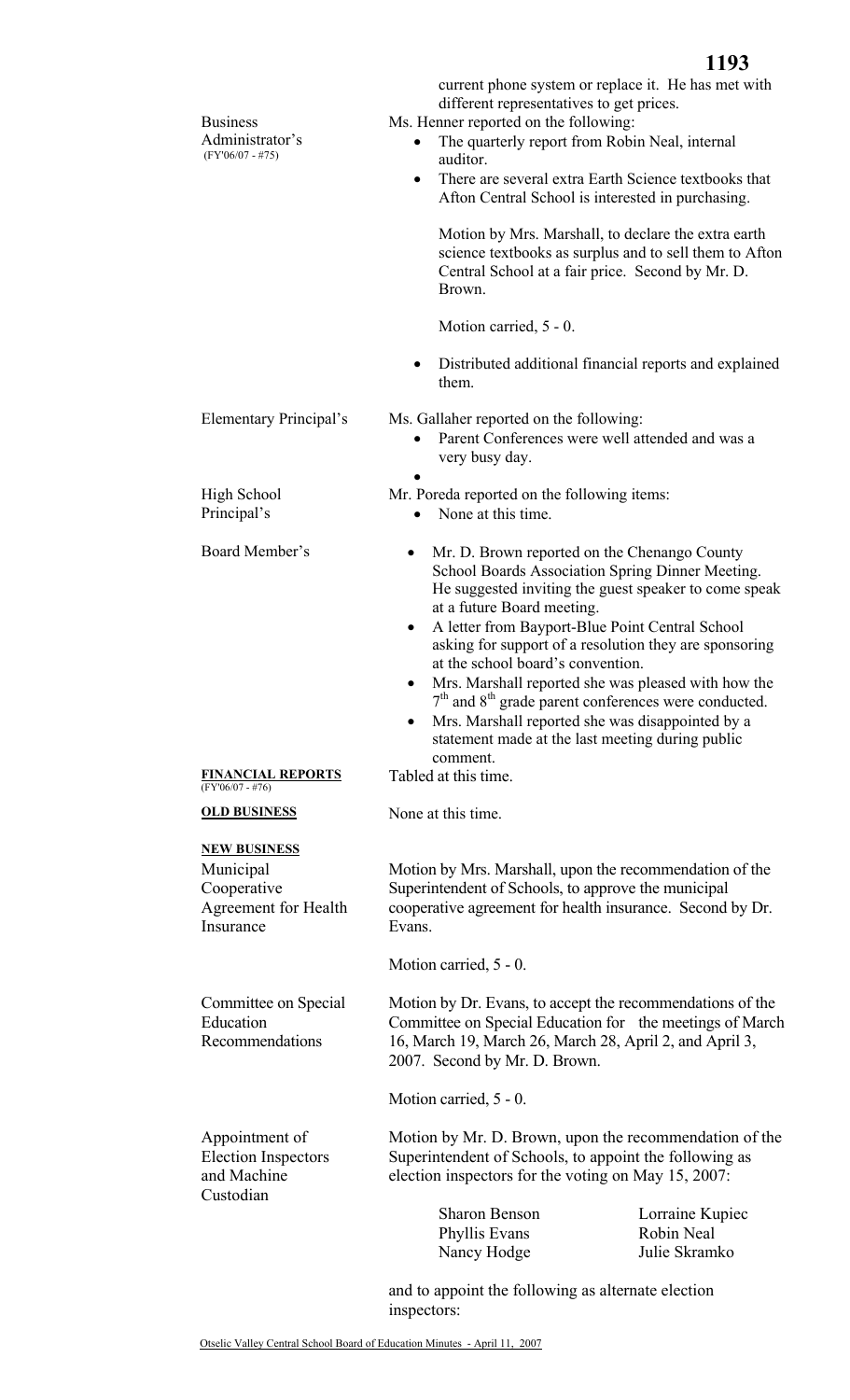|                                                                   | Mary Comfort                                                                                                                                                                                                                                                                                                                                                           | Laura Porter                                        |  |  |
|-------------------------------------------------------------------|------------------------------------------------------------------------------------------------------------------------------------------------------------------------------------------------------------------------------------------------------------------------------------------------------------------------------------------------------------------------|-----------------------------------------------------|--|--|
|                                                                   | And to appoint Paul Martin as the machine custodian.                                                                                                                                                                                                                                                                                                                   |                                                     |  |  |
|                                                                   | Second by Mr. Cruikshank.                                                                                                                                                                                                                                                                                                                                              |                                                     |  |  |
|                                                                   | Motion carried, 5 - 0.                                                                                                                                                                                                                                                                                                                                                 |                                                     |  |  |
| Transportation<br>Requests to Parochial<br>Schools                | Motion by Dr. Evans, upon the recommendation of the<br>Superintendent of Schools, to approve District transportation<br>to parochial schools for the 2007-2008 school year as<br>follows:                                                                                                                                                                              |                                                     |  |  |
|                                                                   | Cincinnatus Christian Academy - Cincinnatus                                                                                                                                                                                                                                                                                                                            |                                                     |  |  |
|                                                                   | Jayson Moore                                                                                                                                                                                                                                                                                                                                                           | Stephanie Moore                                     |  |  |
|                                                                   | <b>Holy Family School - Norwich</b>                                                                                                                                                                                                                                                                                                                                    |                                                     |  |  |
|                                                                   | Justin Graham<br>Susan Graham<br>Leah Kalin                                                                                                                                                                                                                                                                                                                            | Peter Kalin<br>Peter Robinson                       |  |  |
|                                                                   | New Life Christian School - Randallsville                                                                                                                                                                                                                                                                                                                              |                                                     |  |  |
|                                                                   | Alicia Bencke<br>Jade Bencke<br>Jessica Bencke                                                                                                                                                                                                                                                                                                                         | Joseph Billy<br>Levi Billy                          |  |  |
|                                                                   | Second by Mr. Cruikshank.                                                                                                                                                                                                                                                                                                                                              |                                                     |  |  |
|                                                                   | Motion carried, 5 - 0.                                                                                                                                                                                                                                                                                                                                                 |                                                     |  |  |
| Administrative<br>Salaries for 2007-<br>2008                      | Tabled at this time.                                                                                                                                                                                                                                                                                                                                                   |                                                     |  |  |
| Confidential<br><b>Employee Salaries</b><br>for 2007-2008         | Tabled at this time.                                                                                                                                                                                                                                                                                                                                                   |                                                     |  |  |
| Adoption of the<br>Proposed 2007-2008<br>School Budget            | Motion by Mr. Cruikshank, upon the recommendation of the<br>Superintendent of Schools, to adopt the proposed 2007-2008<br>school budget in the amount of \$8,178,842.00. Second by<br>Mr. D. Brown.                                                                                                                                                                    |                                                     |  |  |
|                                                                   | abstained)                                                                                                                                                                                                                                                                                                                                                             | Motion carried, 3 - 0. (Dr. Evans and Mrs. Marshall |  |  |
| Participation in the<br>Broome-Tioga<br><b>BOCES</b> Services for | Motion by Dr. Evans, upon the recommendation of the<br>Superintendent of Schools, to adopt the following resolution:                                                                                                                                                                                                                                                   |                                                     |  |  |
| 2007-2008                                                         | BE IT RESOLVED that the Board of Education of the<br>Otselic Valley Central School District will participate in the<br>itemized services at the level(s) indicated and hereby agrees<br>to pay Broome-Tioga BOCES the charges identified on the<br>base contract according to the following schedule: eight<br>equal payments between October 1, 2007 and May 1, 2008. |                                                     |  |  |
|                                                                   | AND BE IT RESOLVED that payments on supplemental<br>contracts will be implemented by the District in consonance<br>with the payment schedule stipulated on the contract.                                                                                                                                                                                               |                                                     |  |  |

Second by Mr. Cruikshank.